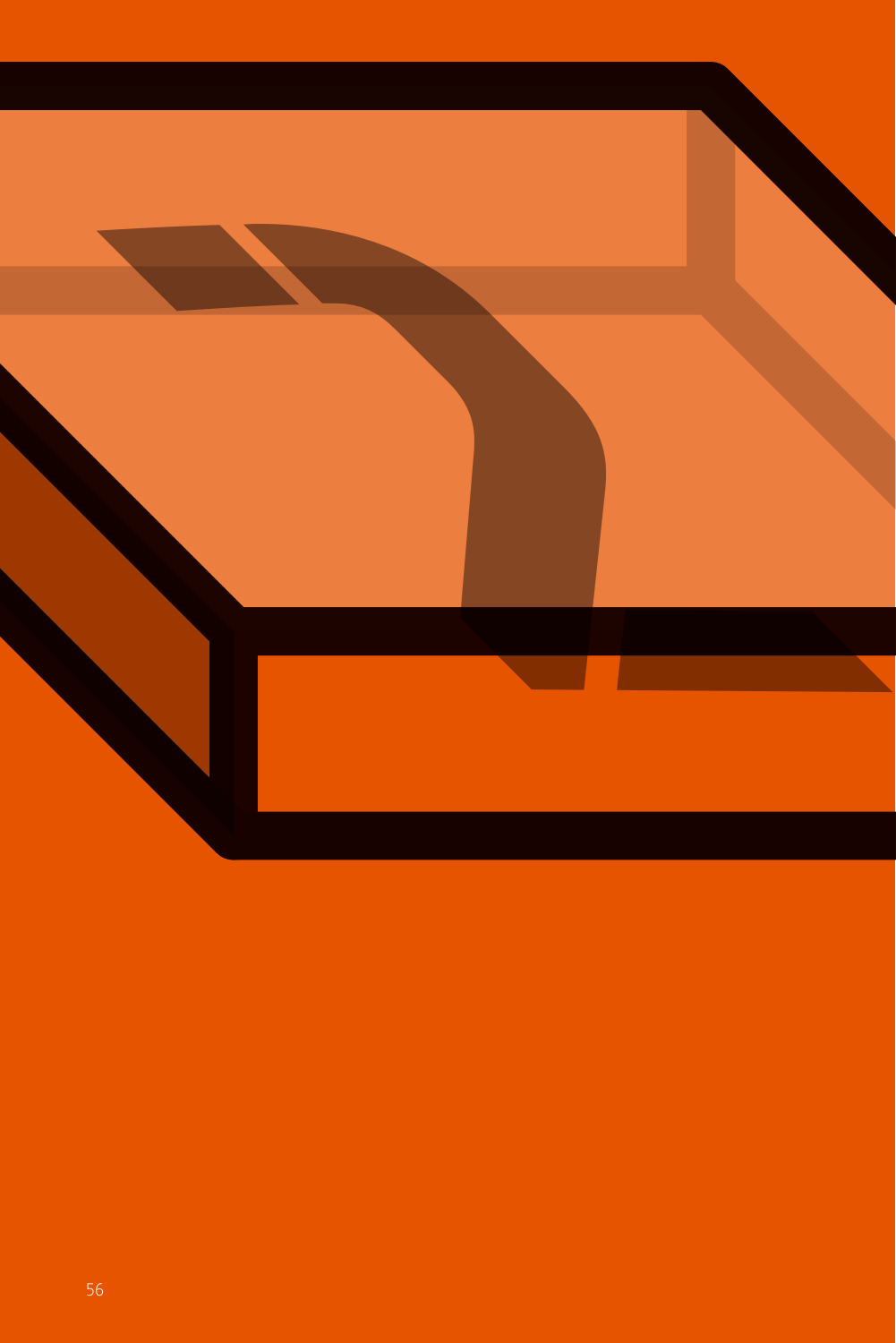# Foundation 2 Pluralism

Diversity of theories and methods offers students a broader range of insights and helps them see the difference between the map and the territory.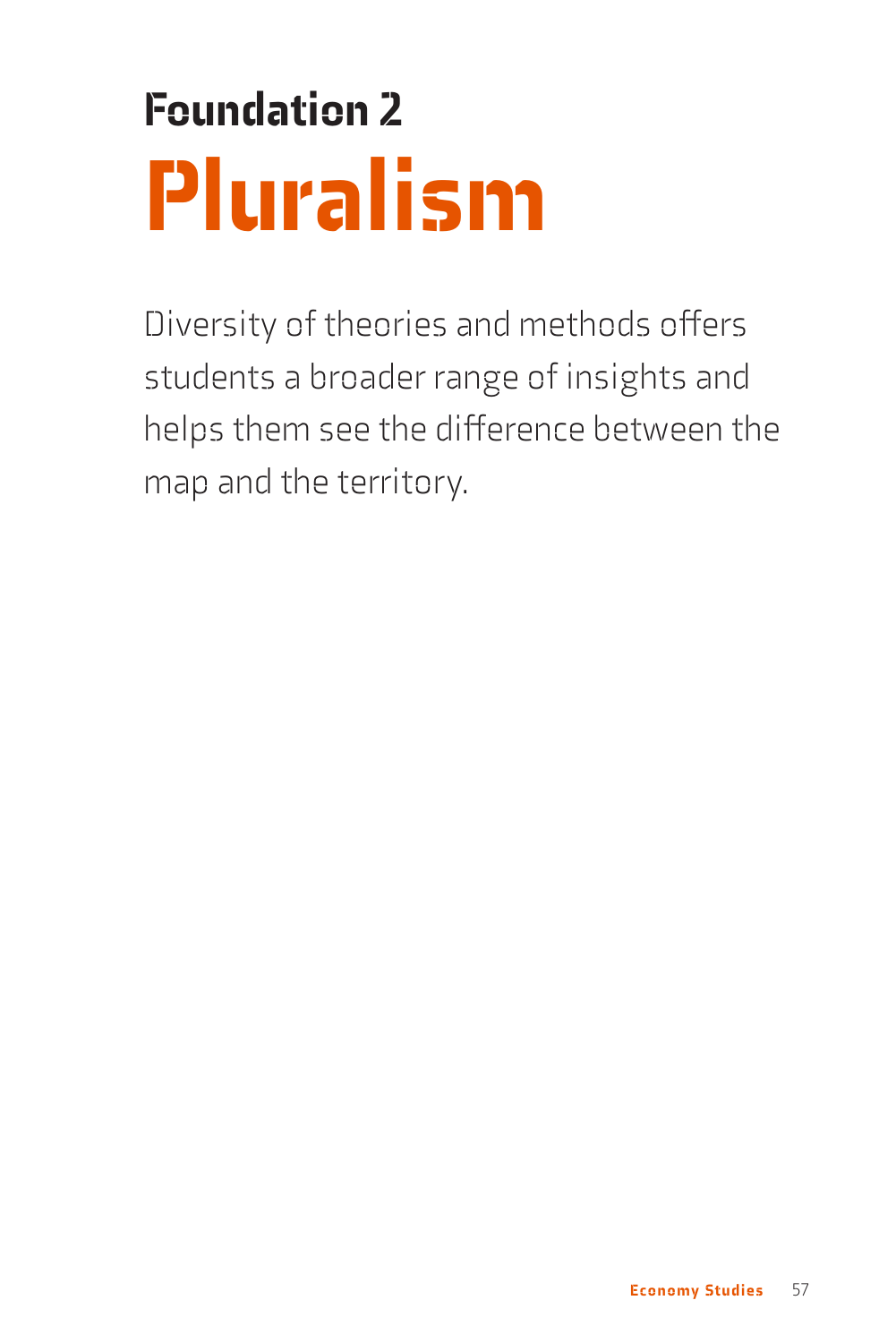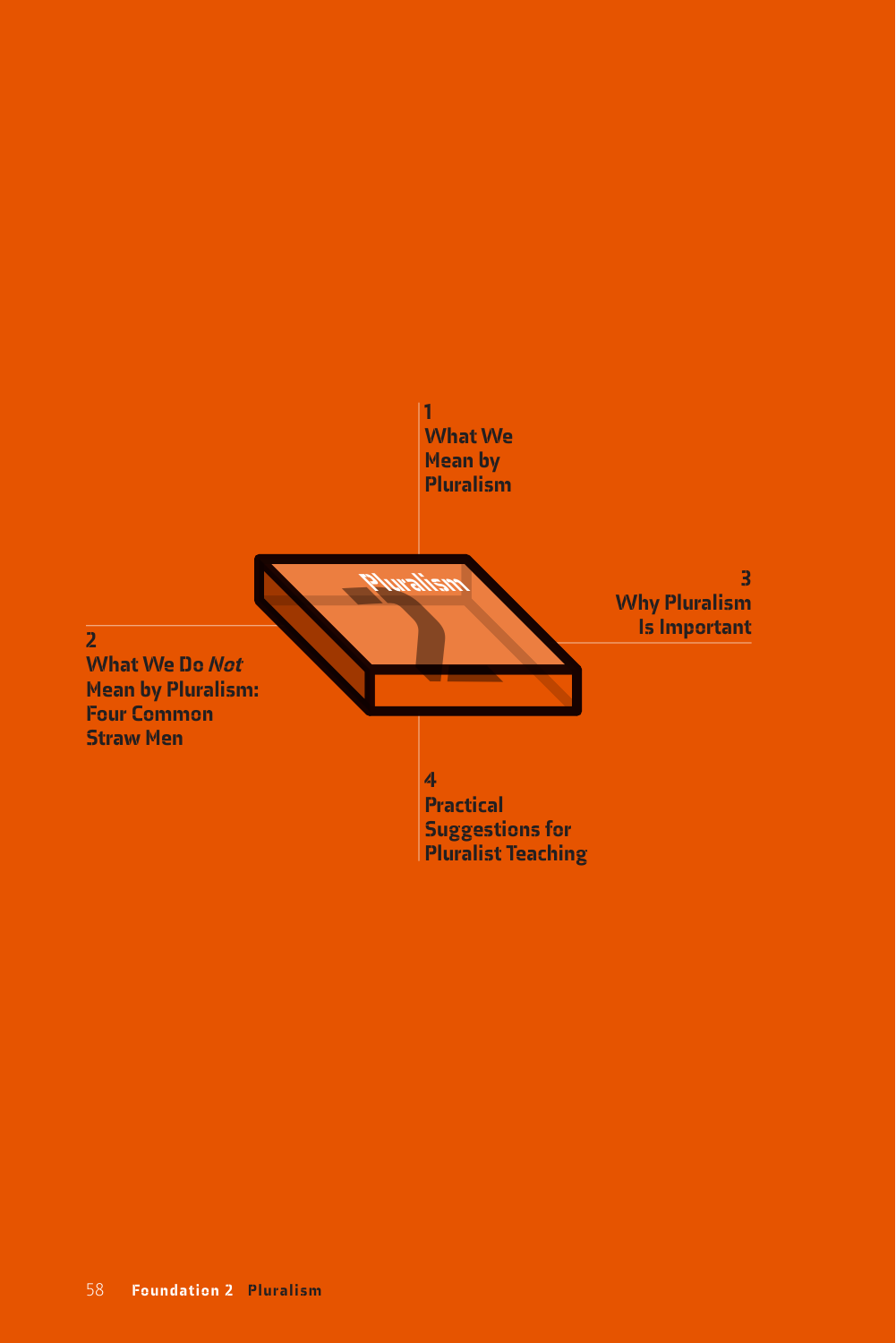The primary purpose of academic education is learning to dissect important questions with the help of analytical tools. To be able to understand complex economic topics, a diversity of theories and research methods is needed. No single approach is able to fully capture all aspects and dimensions of the economy, so pluralism is not only useful but imperative. We therefore argue that economics education should have a foundation of pluralism: the side-by-side use of fundamentally different approaches to studying the economy.

The economic world is large and complex. To grasp its workings and many elements, we need to use different perspectives and methods as each enables us to better see and understand certain aspects. Furthermore, these different approaches can lead to starkly different insights even when the exact same aspect of the economy is studied. For these reasons, only using one approach can never lead to a full and complete understanding of the economy and using multiple approaches will improve our understanding.

The chapter starts with an overview of what pluralism is, followed by a section describing four common false or 'straw men' versions of pluralism. We then discuss the question whether the latest mainstream is automatically also the best version of a science. Then, we turn to the reasons why teaching in a pluralist manner is important for the intellectual development of students. The chapter ends with some practical notes on how to teach in a pluralist manner and what challenges may occur.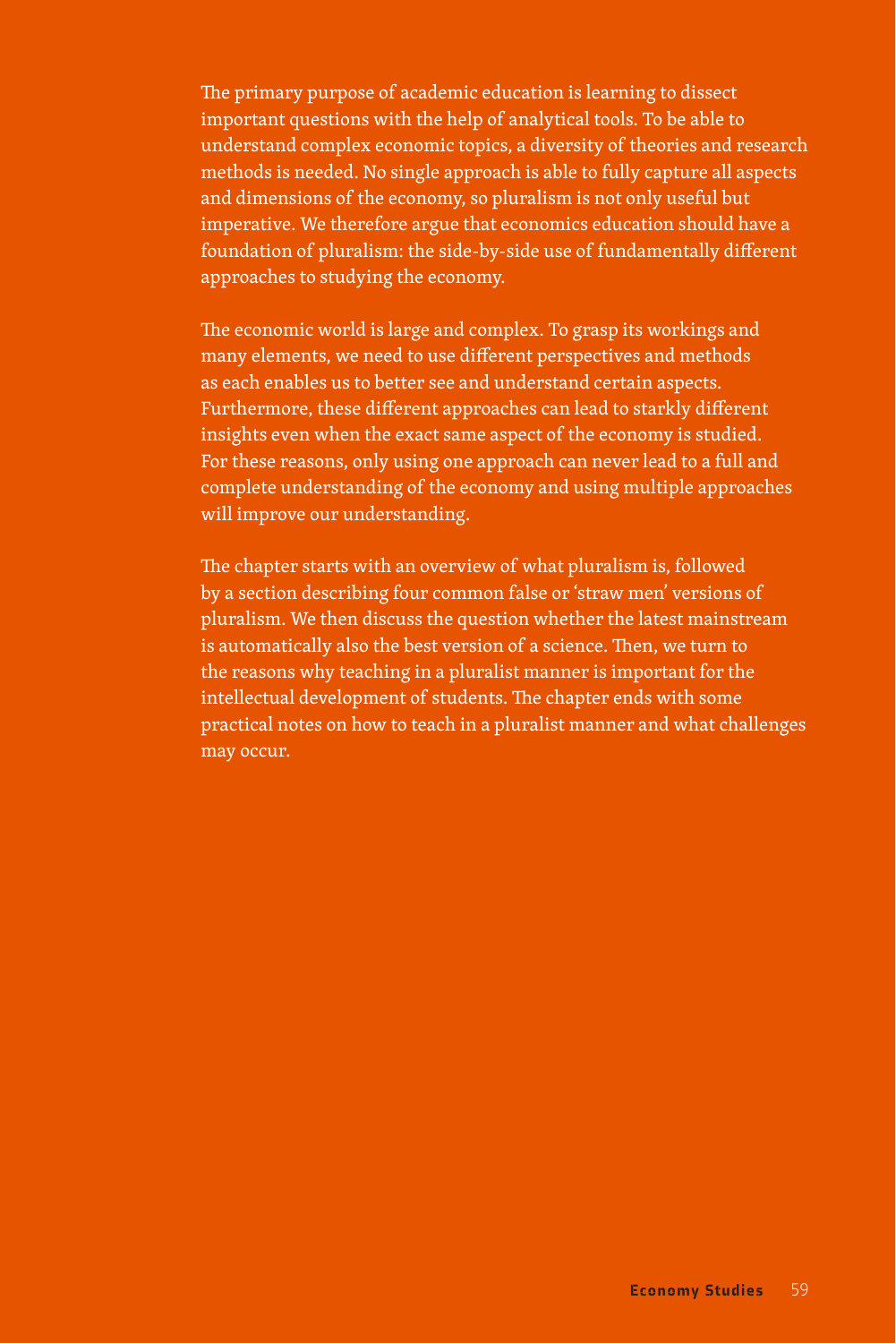*"The world is better served by syncretic economists and policymakers who can hold multiple ideas in their heads than by 'one-handed' economists who promote one big idea regardless of context."*

**Dani Rodrik** (2011, p. 134)

### 1 What We Mean by Pluralism

Pluralism is about looking at the world from a broad variety of vantage points (Fullbrook, 2008; Garnett Jr et al., 2009). In economics education, this means teaching perspectives that make different assumptions, focus on disparate economic problems, use different units of analysis, apply various methodological approaches, and have distinct ways of reasoning.

The Indian parable of the blind men and the elephant is a beautiful illustration of what pluralism entails. None of the men have ever come across an elephant before, and they can only conceptualise what it is by touching it. The first man's hand lands on the trunk of the elephant, so he thinks it must be a type of snake. The second touches its ear, and says it is a fan. The third places his hands on a leg, and argues that that an elephant must be a kind of tree. The fourth man encounters the side of the elephant like a wall. The fifth man holds the tail and feels a rope. The last man feels the tusk, thinking it to be a spear. Whilst all of their perceptions of the elephant are real, they are incomplete pictures of what an elephant is, and by combining all of these perspectives together, our knowledge is enhanced.

Similarly, all economic theories are incomplete pictures of the world. Any model (whether or not it uses mathematics) is a simplification or an abstraction of the real world. The art of creating a good model or theory is in selecting the most important aspects of the phenomena or process to focus on. However, it is not possible to include an infinite range of variables or concepts in a theory, and even if it was, it would be too unwieldy to use in analysis. Instead, different approaches should be taught and used in tandem, just like the blind men sharing their knowledge about the elephant.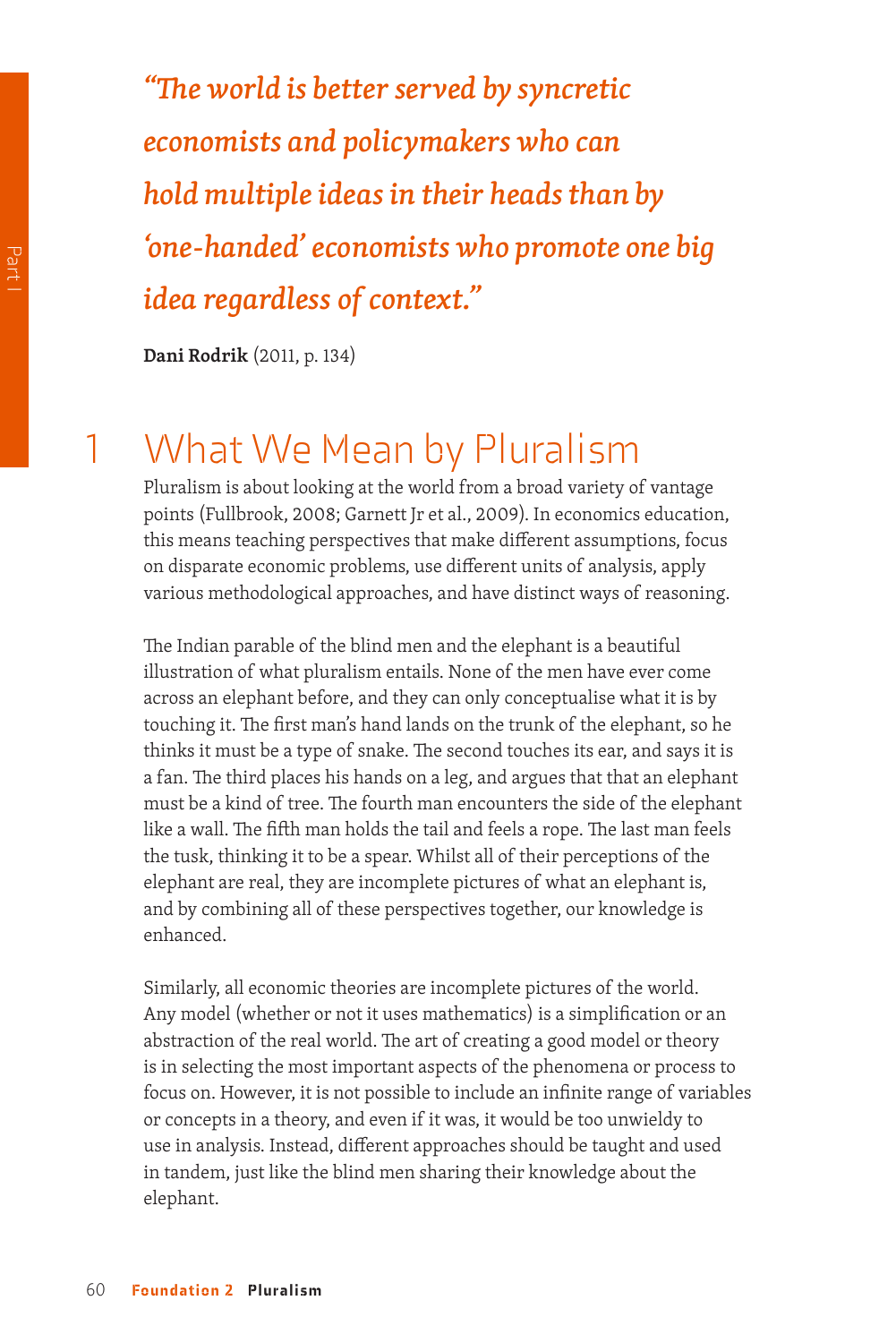Although one could view the use of a variety of models within the confines of a single theoretical approach as pluralist, we argue that this is not the case. It is as if you would go to a restaurant and get a menu with a wide variety of dishes made up of courgette: roasted courgette, courgette pie, courgette pizza, courgette fritters, courgette soup, stuffed courgette, courgette bread, courgette pasta, courgette pancakes, etc. No one could deny the diversity of dishes, but at a more fundamental level the menu is severely limited in its options. Pluralism requires openness in terms of making fundamentally different theoretical assumptions.

In most contemporary economics programmes, neoclassical economics takes up ⅘ or more of teaching time in theory courses, while all other approaches are largely ignored or marginalised (Proctor, 2019). We suggest that the proportion devoted to neoclassical economics should instead be roughly  $\frac{1}{s}$ .

A proper scientific approach requires us to take seriously relevant ideas about how economies work, irrespective of who developed the idea. There are many important ideas that have been developed outside of academic economics. In particular many other social scientists and philosophers have studied economic topics, leading to the development of the behavioural, feminist and institutional schools of thought.

The subfields of economic history, political economy, economic sociology, economic anthropology, and economic geography have also arisen from the interaction of economics with other social sciences. Various natural scientists, such as biologists and physicists, have also analysed economic topics, contributing to approaches such as econophysics, ecological economics, systems thinking and complexity economics. Ideas from these fields should be taken just as seriously as those developed within economics.

Interdisciplinary Economics provides an overview of five neighbouring subdisciplines, such as economic sociology. economy.st/interdisciplin



Furthermore, it is not only academics who think about economic matters. Many important economic thinkers worked as policy makers, investors, activists or journalists and were never trained as academic economists. For instance, Karl Marx was a journalist and author. David Ricardo was a stockbroker and then a Member of Parliament. Neither ever held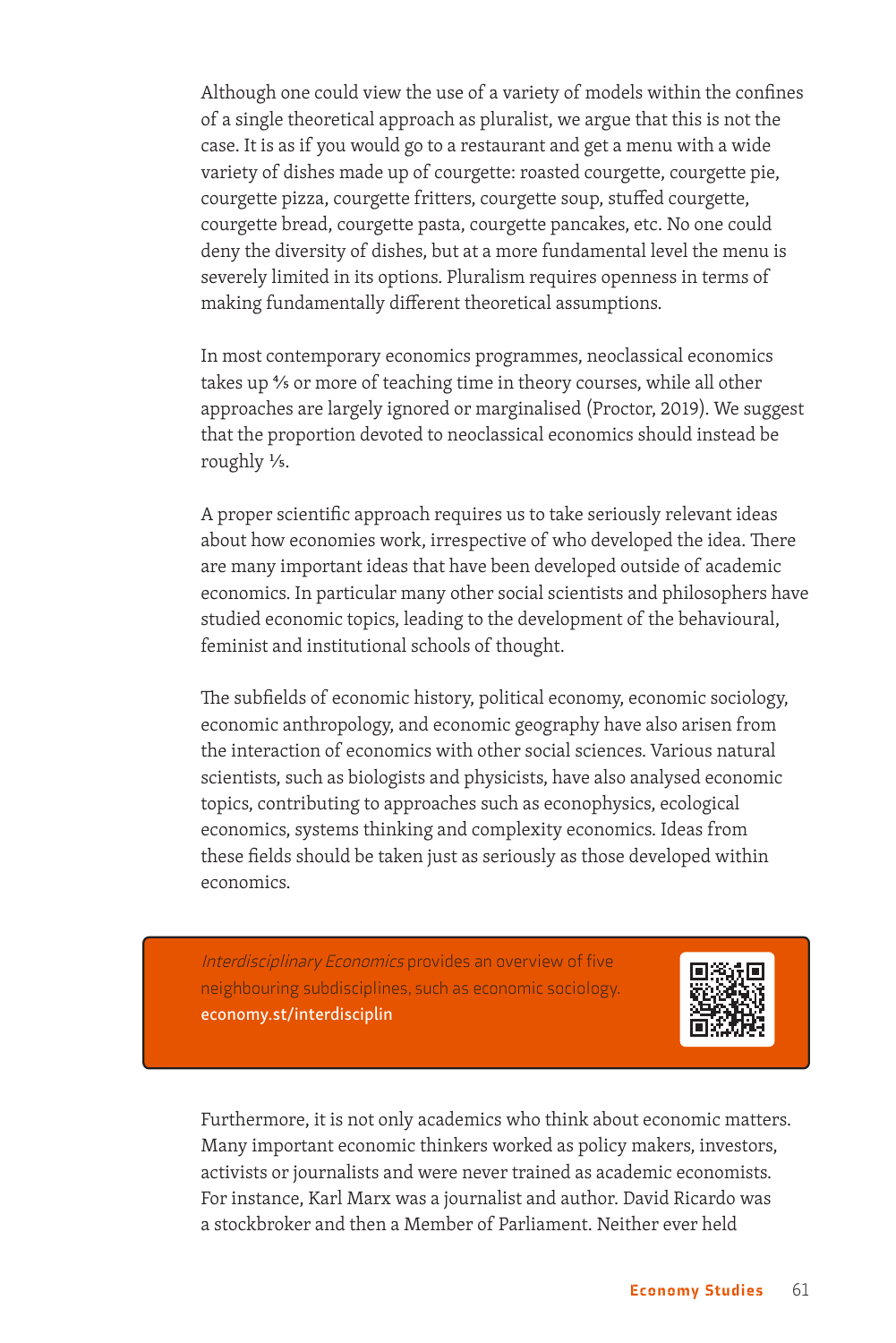academic positions, but both still had a huge influence on economics. It would be a waste if economics education would ignore all these important contributions simply because these people do not have the label of being an academic economist. Modern-day examples of such thinkers would include journalists such as Rana Foroohar of the *Financial Times*, policy makers such as Andy Haldane of the Bank of England or investors like George Soros.

Finally, pluralism goes beyond theory: diversity in research methods is also required. Time series and other descriptive statistics can provide a quick insight in trends and developments. Interviews or other textual forms of knowledge can provide a richer structural understanding, through the eyes of insiders. Direct observation can highlight different aspects yet again, showing for instance how economic interactions are interwoven with other social dynamics. Geographical overviews can show the physical shape of a sector or supply chain and help students understand the role of practical and political factors. Historical and institutional methods can give valuable understanding of processes and change.

Methods courses in current programmes tend to exclude all the above, focusing instead purely on quantitative data analysis. We suggest spending perhaps ¼ of methods teaching time on this, to make space for some of the above approaches. In addition to including diverse research methods, pluralism means teaching when and why each method should be used, as well as what their underlying assumptions are. Without such diversity, crucial aspects of the world would be ignored, creating collective blind spots. For details, see *Building Block 7: Research Methods & Philosophy of Science*.

## 2 What We Do Not Mean by Pluralism: Four Common Straw Men

Under this heading, we set out four popular straw men versions of pluralism: *relativism*, *pseudoscience*, *political diversity*, and *strategic pluralism*. For each of these four, we explain why it is not what we mean by pluralism.

#### Pluralism, not relativism

We believe that a combination of approaches is required to gain a good understanding of the economy. In the words of Martyn (2017, p. 1): *"[Pluralism] does not reject [neoclassical] economics, it rather suggests that this is only one part of the story. It frees us from both scepticism (nothing goes) and relativism (anything goes)"*.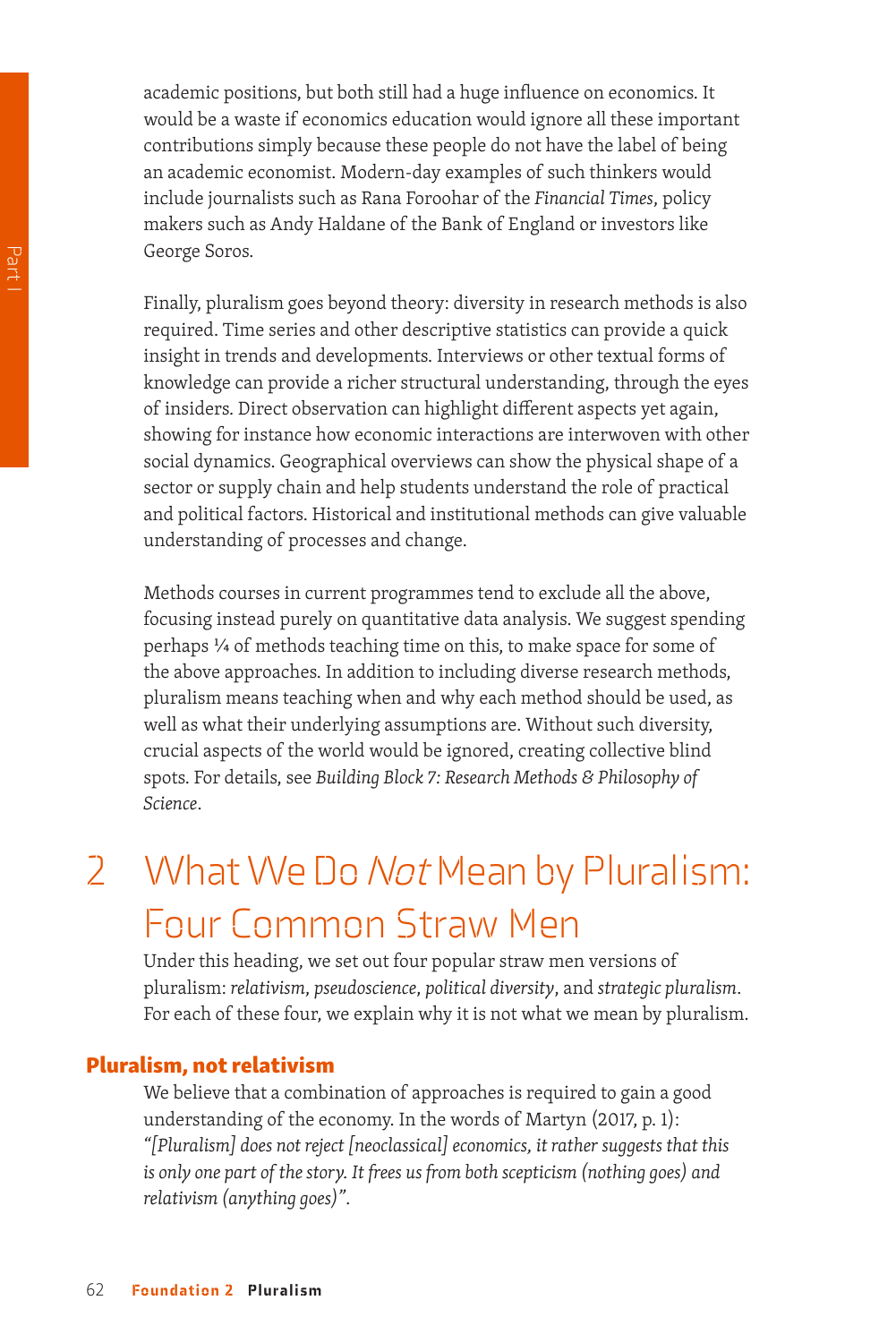Diversity and openness in thinking should be disciplined by how they help us understand the real world. Embracing pluralism does not mean embracing relativism. We are not saying that all approaches are always equal, but rather that for different economic questions, it will be different perspectives that are the most useful. For example, when teaching how economic agents make decisions, the neoclassical, behavioural and institutional perspectives could be taught. Whereas for labour economics, the feminist, Marxist and post-Keynesian perspectives could be taught.

The way to decide which approach is superior for a specific case is to compare to what degree different approaches are capable, or incapable, of providing a good explanation of the phenomena in question. This has also been called 'disciplined eclecticism', as it does not rigidly hold on to one single paradigm, but at the same time does not allow for an 'anything goes' approach (INET, 2011).

#### Scientific diversity, not pseudoscience

While we argue for going beyond the current mainstream, we do support having clear boundaries. Amongst others, pseudoscience, conspiracy theories, climate change denial and creationism have no place in the curriculum.

Where, then, should we draw the line? Distinguishing science from pseudoscience is not as simple as it might look. It has been a core topic of debate within the philosophy of science, referred to as the demarcation problem. There are many ways in which one can conceptualise what the scientific method is. A perspective often referred to by mainstream economists is falsificationism, formulated by Karl Popper in *The Logic of Scientific Discovery* in 1934, which argues one should try to falsify hypotheses, as opposed to trying to verify them. Another influential approach is instrumentalism, proposed by Milton Friedman in *The Methodology of Positive Economics* in 1953, arguing that theories should be judged based on the simplicity and fruitfulness of their predictions, not the realisticness of the theory. These approaches have received substantial criticism since their publication, both for proposing an undesirable principle for demarcation and for not providing an accurate description of what economists actually do (Boumans & Davis, 2015; Maas, 2014; Thornton, 2016). Since then many different methodological ideas have been developed. The following categories outlined by Coates (2005) and Thornton (2016), of the many criteria on the basis of which theories could be evaluated, seem most relevant:

- Explanatory coherence: Internal consistency
- Explanatory power: Fit with evidence and ability to explain or predict real-world phenomena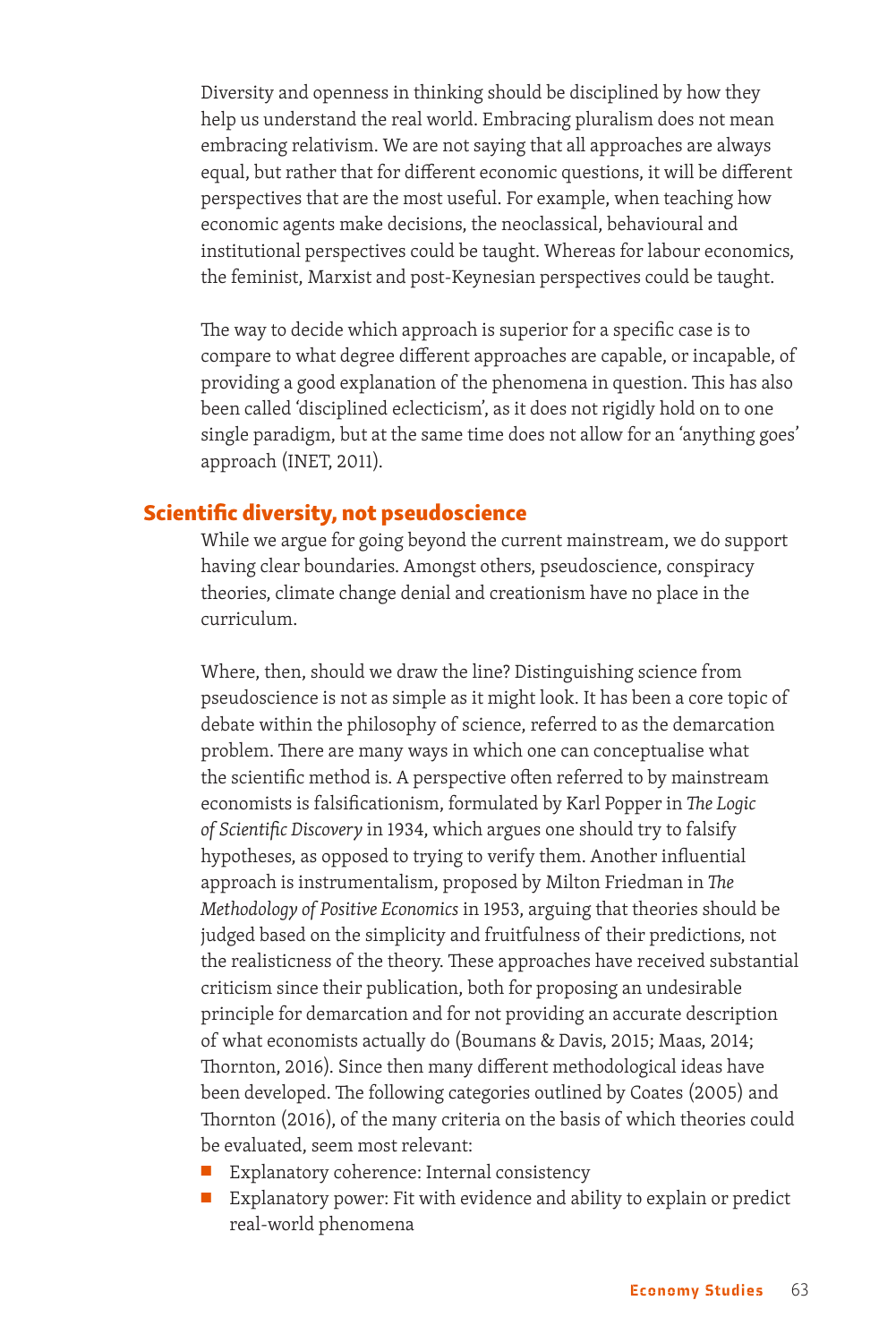- Explanatory reach: The scope and depth of explanation, although more is not necessarily better
- Explanatory openness: The flexibility and capacity to absorb new insights and adapt to new circumstances
- Explanatory impact: Influence on the world, ability to help solve real-world problems and the values associated with the theory.

In sum, there is certainly pluralism within the field of philosophy of science (see also *Building Block 7: Research Methods & Philosophy of Science*). However, while the exact definition of 'science' remains contested, we are confident that you will find the vast majority of ideas in this book clearly within the realm of science.

#### Intellectual diversity, not political diversity

The issue at hand here is teaching students different scientific approaches, not teaching them different political ideas. Of course, it is important that economic programmes are not indoctrinating students into a particular ideology, but that is not the problem we are trying to address here. We don't have the impression that economics programmes are systematically skewed toward left-wing or right-wing ideas. The issue we raise here is that economics education is theoretically homogenous.

The dominant neoclassical approach can be combined with various political beliefs. Research on the political beliefs of economists shows that most economists self-identify as centre-left or (socially) liberal (Berggren et al., 2009; Colander, 2008; Colander & Klamer, 1987; De Benedictis & Di Maio, 2011; Klein & Stern, 2006; van Dalen & Klamer, 1996; van Dalen et al., 2015a). The common critique that most economists are free-market right-wing ideologues is therefore ungrounded. Most programmes today include both new classical and new Keynesian macroeconomics, which respectively typically have right-wing and left-wing policy conclusions. Political diversity is there. Both, however, are based on the neoclassical assumptions of the homo economicus with farsighted rationality, who as an isolated individual is driven by utility maximisation and arrives at equilibria in markets through the price mechanism. Theoretical diversity, then, is lacking.

We argue not for including left-wing or right-wing ideas in economics education, but instead for including ideas that are built on different theoretical assumptions, irrespective of what policy conclusions they might lead to.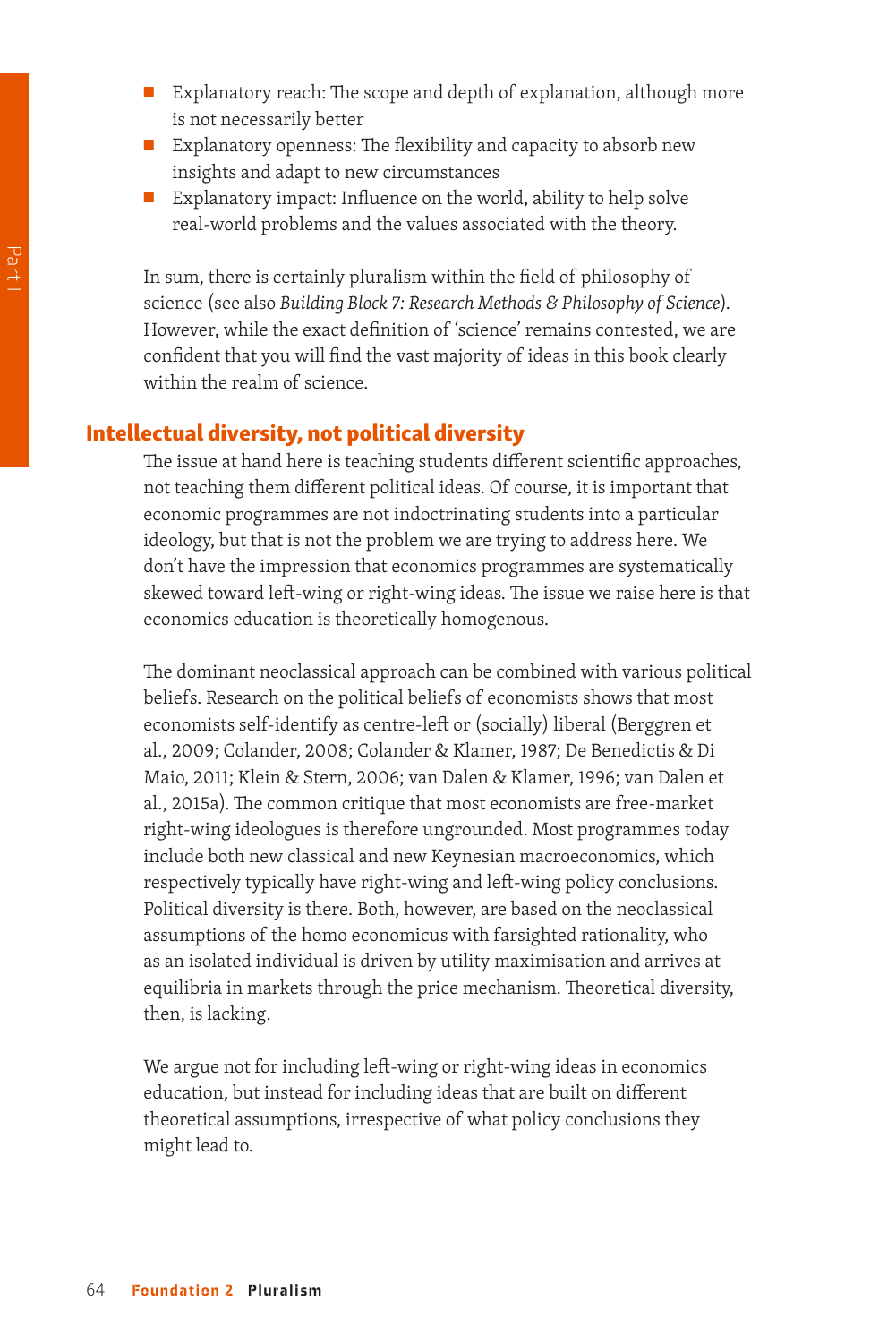#### Pluralism, not a new dominant paradigm

Advocates of pluralism are sometimes accused of another motive, strategic pluralism (Jackson, 2018; Sent, 2006). That is, they would only be interested in pluralism insofar as this would give their personally favoured approach more room. The true motivation behind the scenes is then to turn their own approach into the new dominant paradigm, thereby undoing pluralism. As such, pluralism would be a temporary stepping-stone towards a new paradigm.

In some cases, this accusation may be correct. Rather than truly believing in pluralism, some might indeed see it as an instrumental tool to promote their own ideas. We are, however, firmly opposed to replacing the current monopoly of ideas with a new monopoly. As we described above, the problem is *not* neoclassical economics. Neoclassical economics is, in fact, a very useful approach to help us understand some economic topics, so we do not want to remove it from economics education. The problem we address in this chapter is that mainstream economics education focuses almost exclusively on one approach, which simply happens to be neoclassical economics. Replacing the old paradigm with a new one or expanding the current paradigm, for example by incorporating behavioural economics, does not solve the problem. A diversity of theories and methods is needed, not another dominant paradigm.

A good example to explain this is the influential and innovative textbook *The Economy* by the CORE team (2017). Their book shares our core philosophy: economics should be defined as the study of economic systems, not the application of a specific method. It also contains many of the concrete topics we call for in our building blocks: history of the economy, prominent treatment of political-economic systems, serious attention for institutions, capstone chapters on major economic challenges of our time, and much more real-world knowledge in general. In short, *The Economy* is a great textbook, which we highly recommend.

However, in terms of pluralism it is important to realise that this textbook replaces the conventional paradigm with a new one, which they call 'the new benchmark'. Bowles and Carlin (2020), the team's lead authors, describe their approach as embracing *'pluralism-by-integration'*, as it builds a synthesis out of insights from *multiple* schools of thought, aiming to create *one* coherent framework. This means that ideas that are complementary to each other are included, while ideas that are in conflict with each other are not included.

While this is a great step in the right direction, *'pluralism-by-integration'*  remains somewhat of an oxymoron when it comes to education. Pluralism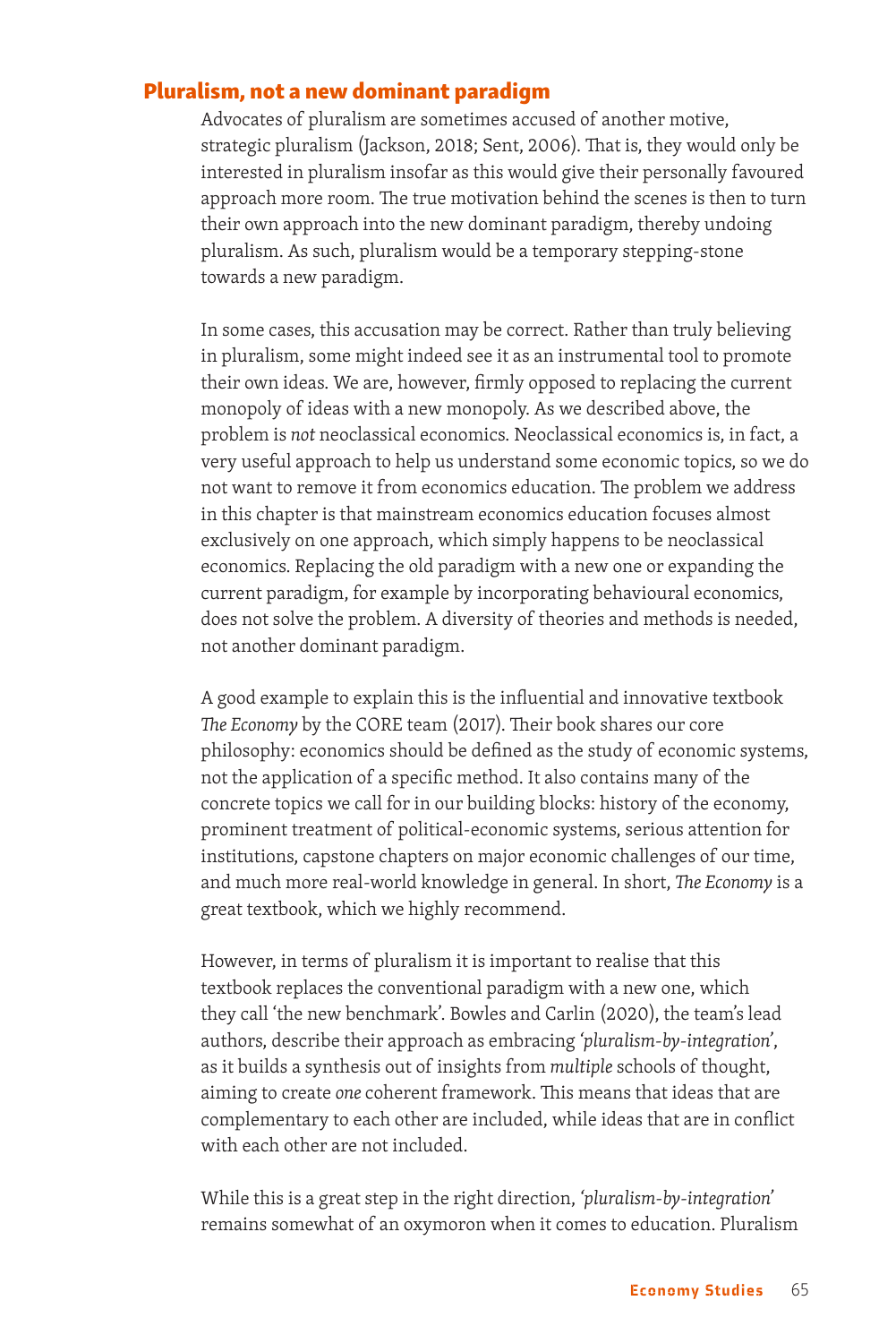means including multiple, *plural,* approaches, while integration refers to constructing *one* approach. So, while the new emerging benchmark is much broader than the old neoclassical framework, the risk of *pluralismby-integration* is that students will still get the impression that the textbook and the teacher simply present 'the truth' about the economy, rather than as presenting one possible synthesis out of a diversity of economic ideas.

In this book, we make the case for a different kind of pluralism: *'pluralismby-juxtaposition'*. That is, to teach students about multiple contrasting approaches and debates between them. We think this is vital: being able to deal with economic debates and conflicting ideas by making independent and informed judgements and admitting intellectual uncertainty is a core skill for any economist (Denis, 2009; Eliassen, 2016). As long as students are not exposed to the existence of multiple contrasting perspectives and debates, we give them the impression that there is only one way of looking at issues that is relevant enough to learn about. This may hamper their ability and skills in independent and critical thinking, and increasing the risk of groupthink in their later professional lives.

This should not be read as a dismissal or rejection of *The Economy*. The point is rather that we also advocate taking the next step: incorporating conflicting ideas and *'pluralism-by-juxtaposition'*. The textbook is an excellent ingredient for such teaching: it incorporates new ideas and insights, and pays more attention to empirics, history and institutions. We highly recommend using it. And while they do not make this explicit in their textbook, the CORE team also very much encourages *pluralism-byjuxtaposition* programmes, with one ingredient being their textbook (Carlin, 2021).

Sometimes it is argued that teaching students conflicting approaches will lead to inconsistent and incoherent reasoning. We believe the opposite is true. By teaching students how and when ideas are in conflict with each other, they learn to identify contradictions and deal with them. Pluralism in teaching does not mean that students should believe conflicting ideas simultaneously (Courvisanos et al., 2016; de Langhe, 2009). What it means is that students should become aware of the conflicting ideas and acquire the skills to form an independent and informed opinion on issues (Mearman et al., 2011). The key difference is between 'having knowledge of ' and 'believing exclusively in'. If one would have to trust one approach without having knowledge of the different ideas and approaches, this would require blind faith in the approach which is scientifically unjustifiable. As such, being able to deal with a diversity of ideas and make informed judgements *"is an intrinsic part of intellectual development"* (Sen, 2005, p. 3).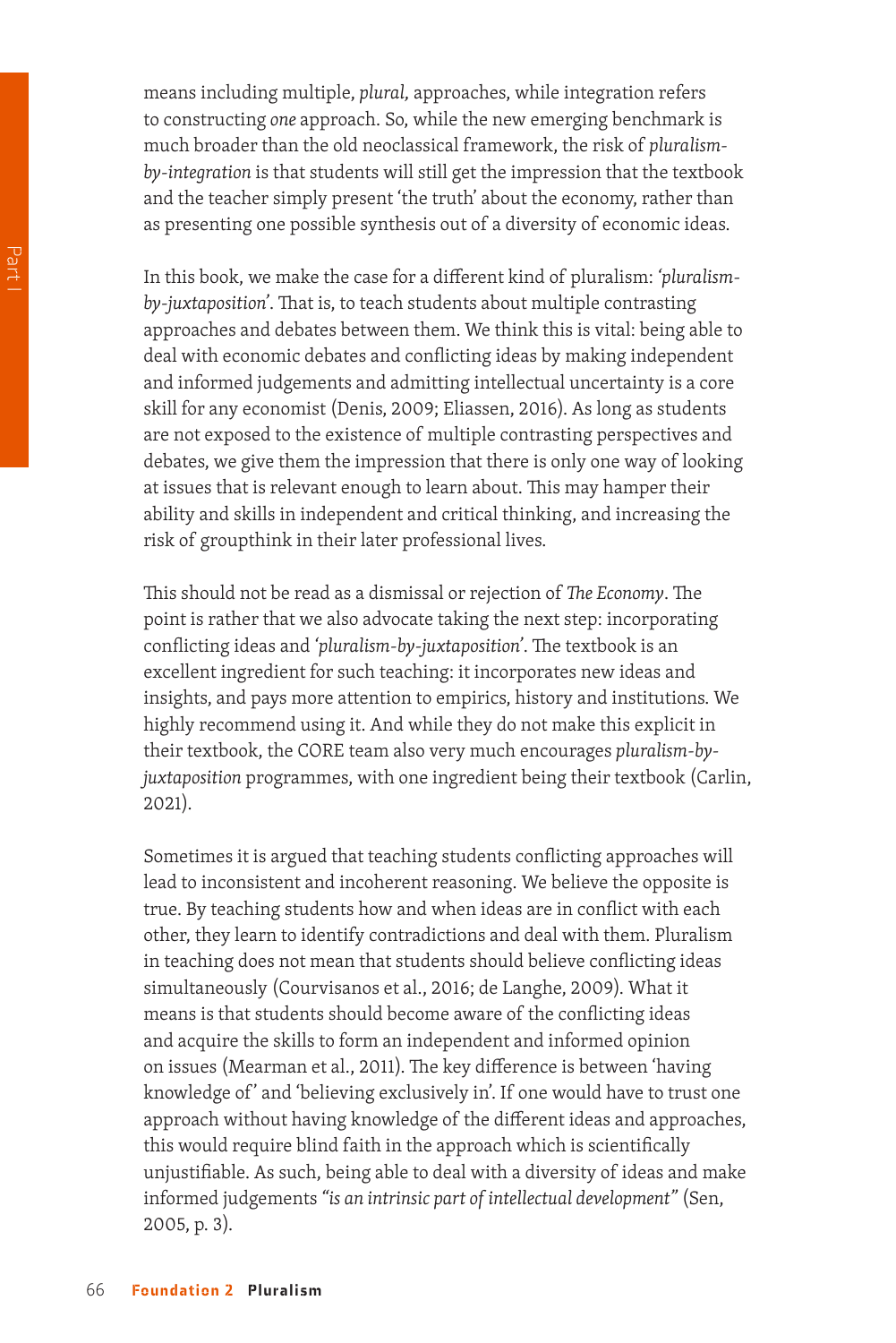### Whig History: Is the Mainstream of the Moment Always the Best?

Some economists feel that whatever change the economic discipline has undergone over the years has been for the better, the so-called 'Whig history' interpretation (Samuelson, 1987). The term Whig history was first coined by the English historian Herbert Butterfield in 1931 to describe interpretations of history that saw everything as constantly becoming better, and specifically saw the British constitutional settlement as one of the highest achievements in human history (Butterfield, 1931).

Applied to the development of economics, this implies that knowledge just keeps on accumulating and that the science of economics progresses linearly. In this view, the only cause of change within the discipline is improvement and all of the good ideas of the past have been incorporated in the mainstream. Mainstream as a category, therefore, becomes synonymous with 'the best'. Anything outside it is by definition irrelevant, and the past becomes an imperfect version of the present. From this perspective, it is no problem that mainstream economics in the second half of the 20th century increasingly came to be dominated by neoclassical economics, since its dominance can only be a result of its superiority (A. Freeman et al., 2014).

Such a simplistic view of scientific progress is certainly attractive. However, historians of economic thought and other experts on developments within economics generally view Whig history as incorrect. They view it as overly optimistic regarding the internal workings of science and note that it ignores all external influences on science. In decades of research, they have identified many other important factors that influence the development of economics. The most important among these are the organisational structures within universities and other research institutions, social networks, path dependencies, changes in the economy itself, and the cultural and political context in which economic thinkers operate.

Such institutional factors have prevented relevant ideas from being incorporated within the mainstream, while they also have prevented dominant ideas from being properly scrutinised. Or in W. Arthur Lewis' (1955, p. 174) words: *"Collective judgment of new ideas is so often wrong that it is arguable that progress depends on individuals being free to back their own judgment despite collective disapproval"*. The history of economic thought thus casts serious doubt on the assumption that the current mainstream is always necessarily better (e.g. Akerlof, 2020; Backhouse, 1994; Blaug, 2001; Cedrini & Fontana, 2018; Cedrini & Fontana, 2015; Colander & Landreth, 1998; Davis, 2006; Dequech, 2017; Dow, 2009; Fourcade, 2009; Gans & Shepherd, 1994; Gräbner & Strunk, 2020; Lee, 2009; Morgan & Rutherford, 1998; Samuels et al., 2008; Weintraub, 2002).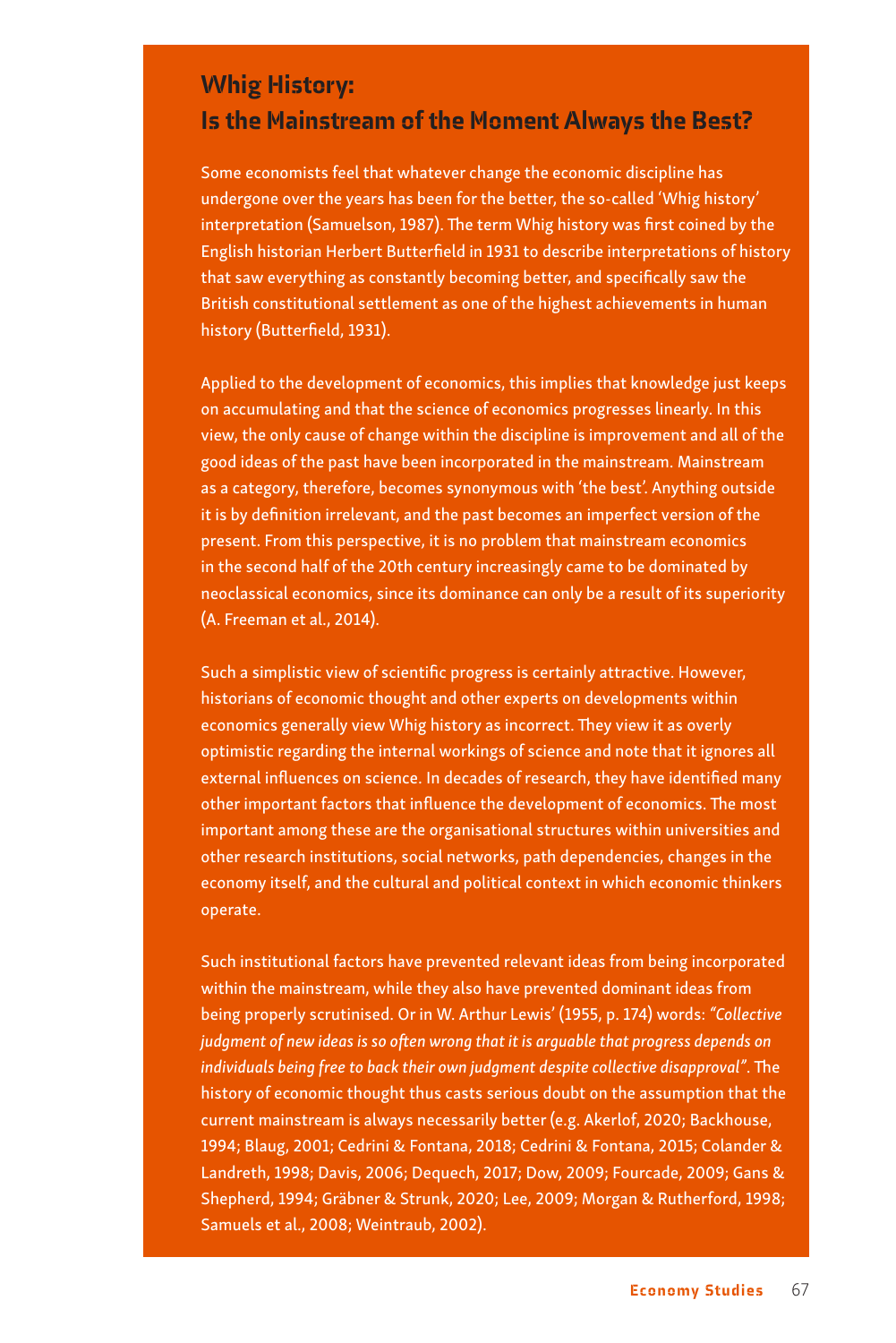In short, allowing only one approach is problematic, since it can neither be assumed that this dominant approach is the 'best' approach, nor that it has incorporated all of the relevant ideas from other approaches.

Rethinking the History of Economic Thought & Methods provides a more inclusive history of the field, including teaching materials.



economy.st/rethinkinghistory

### 3 Why Pluralism Is Important

Pluralism is a critical feature of any economics education. To fully answer any question about an economy, an economist must look at the problem from multiple perspectives that utilise different assumptions, units of analysis and methodological approaches. Economies are such enormously complex systems that they require different perspectives to understand their many elements. In addition, even for the same aspect of the economy, different perspectives often provide startlingly different insights. In the language of philosophy of science, the former point refers to an ontological reason for pluralism and the latter to an epistemological reason (de Langhe, 2009; Lawson, 2012; Salanti & Screpanti, 1997). Hence, no *one* approach provides a full and complete understanding of economies. Or in Chang's (2014, p. 453) words:

*"As the saying goes, 'he who has a hammer sees everything as a nail'. If you approach a problem from a particular theoretical point of view, you will end up asking only certain questions and answering them in particular ways. You might be lucky, and the problem you are facing might be a 'nail' for which your 'hammer' is the most appropriate tool. But, more often than not, you will need to have an array of tools available to you.*

*You are bound to have your favourite theory. There is nothing wrong with using one or two more than others – we all do. But please don't be a man (or a woman) with a hammer – still less someone unaware that there are other tools available. To extend the analogy, use a Swiss army knife instead, with different tools for different tasks."* 

To give an example, neoclassical economics takes the individual as its unit of analysis, assumes that humans are rational and relatively independent of their society, and uses mostly quantitative methods to assess formalised hypotheses. In contrast, institutional economics takes institutions and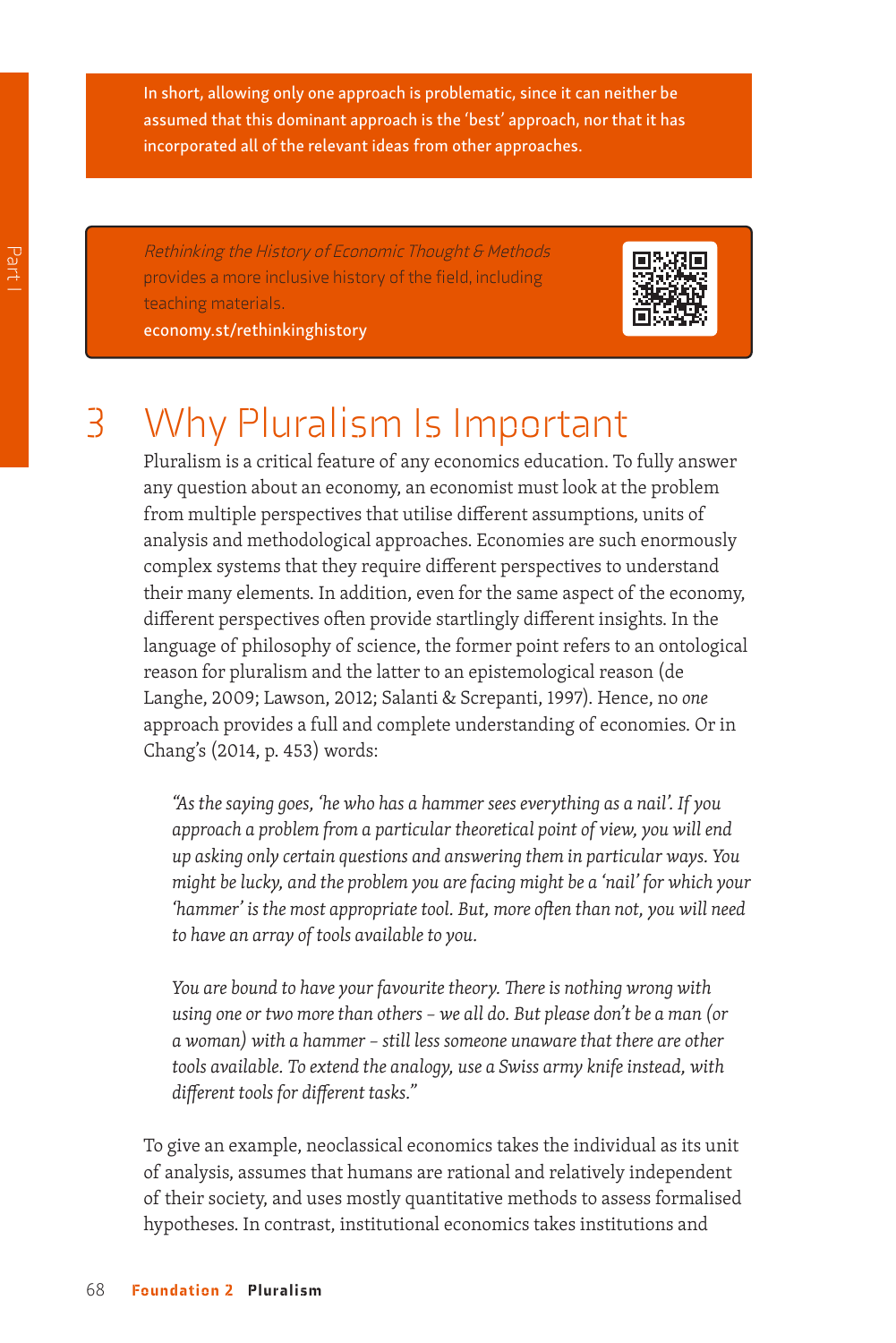systems as its unit of analysis, assumes that humans are heavily influenced by their social context and uses more qualitative methods and broad reasoning to answer questions. None of these choices are wrong, even though they are very different.

The value of pluralism is that both of these perspectives can be used to answer the same question. The insights that are gained from both perspectives can be combined to give the economist a fuller picture of the problem in front of them, and when they contradict each other help us arrive at sharper analyses. Beyond knowledge of the relevant perspectives, this also requires students to be able to think for themselves. Once the models and theories they have used have yielded their output, an economist must use their own judgement on how much weight to place on the various results obtained, particularly when the results lead to incompatible conclusions.

Not every perspective is equally valuable for any given situation, they all have their points of focus and blind spots. Economics students need to be taught a broad range of perspectives during their education so that they have a bigger toolbox of analytical tools to use in their professional lives. This will allow them to be of far greater value to their future employers and society at large, as Andy Ross (2018, p. 2), former deputy director Government Economic Service in the UK, explains:

*"The need for pluralism is self-evident to practising economists in their day-to-day work, even when, for exposition purposes, such approaches must be played down in final reports to stakeholders. Some economists fear that pluralism equates to 'anything goes' or implies that economics is all just a matter of opinion. Yet the opposite is true. Pluralism demands critical evaluation in order to select the right tools for the job in hand. Most of the mistakes in economics that I encounter have not arisen from technical errors, but from failing to appreciate whether the methods and data used are appropriate."*

Beyond the direct benefits of providing budding economists with a broader knowledge base, pluralism also teaches intellectual humility and open-mindedness. When students are being taught only one way of thinking, they may develop the unfortunate idea that this is the best, or the only reasonable way to think about the economy. Such ideas are detrimental to intellectual development and real-world applications. In contrast, an economist trained in the pluralist tradition is used to comparing and combining competing viewpoints, and well aware that even the approach that they are most convinced by personally does not have a monopoly on truth. A good economist is modest and tries to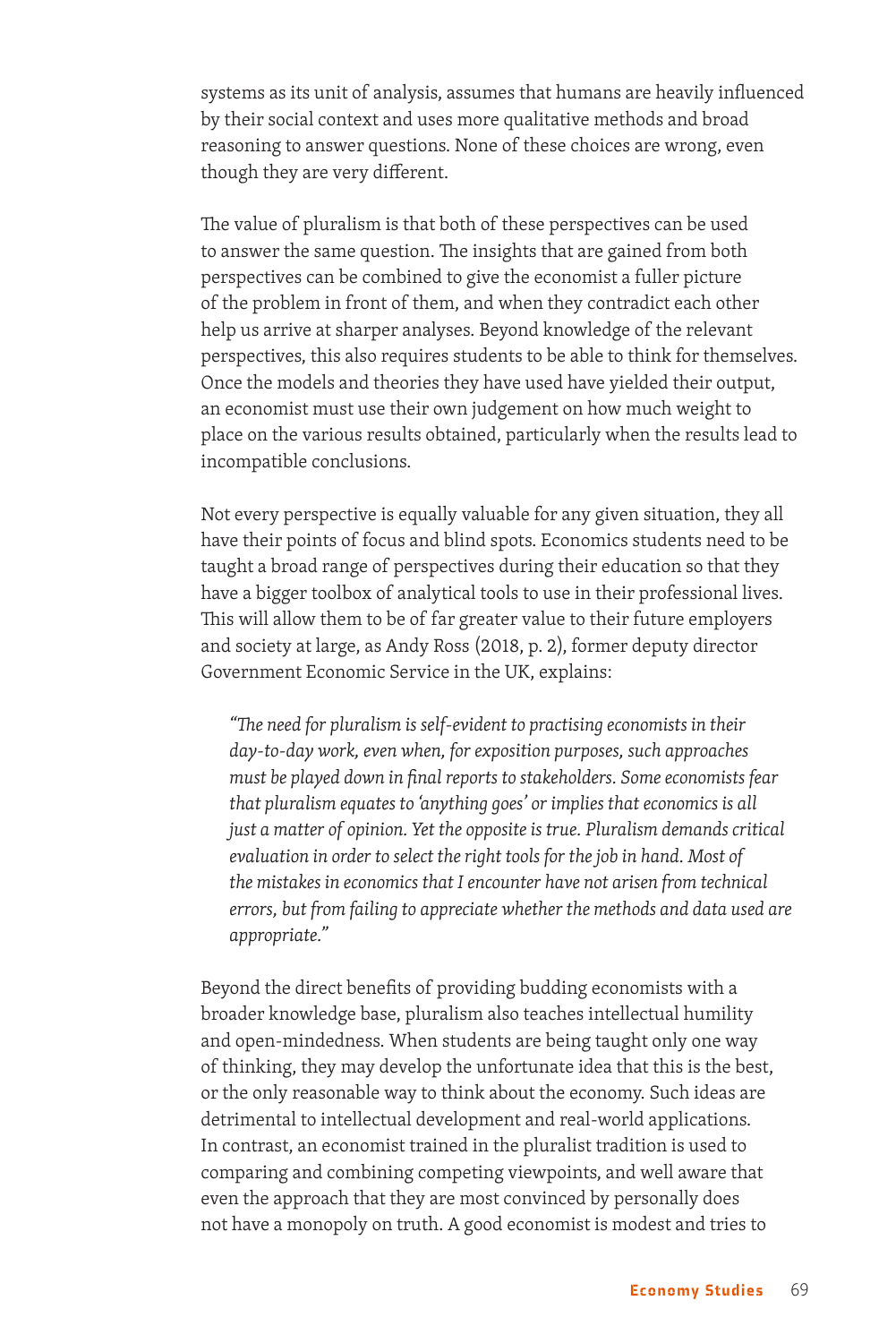understand other scholars, especially when they have a different point of view. Sometimes it is said that pluralism is undesirable because it is uncomfortable for students when the teacher cannot 'simply tell how the world truly works' and instead has a complicated story about scientific doubt and different possible explanations (Denis, 2009). We would, however, argue that cognitive comfort should never be the goal of academic education. Confronting students with the complex reality and teaching them to question and investigate, rather than to believe and assume, should be central. Or as Max Weber (2009, p. 147) put it: *"The primary task of a useful teacher is to teach his students to recognize 'inconvenient' facts".*

Pluralism encourages creativity and innovation. Indeed, pluralism is more than a worthwhile addition to a programme: it is essential for the training of critical and creative open minds. If everyone is supposed to think in the same way, existing ideas are less likely to be criticised and new ideas are less likely to develop. All ideas and assumptions should be open to questioning. Students should be given the chance to study different schools of thoughts and methodologies, irrespective of whether the idea goes against the status quo or mainstream approach within the field.

Teaching students multiple perspectives on the same issue also allows for the easy integration of critical thinking into any course or programme, something that is normally very difficult to achieve. Pluralism supports students in developing their own critical thinking process; they are forced to consider the potentially contradictory concepts and assumptions that they are being taught. It can be included only in a rudimentary fashion by critiquing the single model or perspective that is presented. Although students might be encouraged to think about what the problems or limitations are, if they have never been taught other perspectives it remains very hard for them to challenge what they learn. Moreover, students can then be encouraged to question the logical soundness of their own interpretations of those ideas. In this way, pluralism, especially when combined with the integration of critical thinking, can lead to improved economic understanding.

Pluralist education, furthermore, helps students learn to effectively communicate with people coming from a different perspective. As their education teaches them that there are multiple perspectives on issues and focuses on developing skills to understand and compare these perspectives, students will be better prepared to work in interdisciplinary teams and communicate with non-economists. However, sometimes it is argued that pluralism will complicate communication among economists, as it means they would use different approaches rather than all adhering to the same approach (Gräbner & Strunk, 2020). If economists would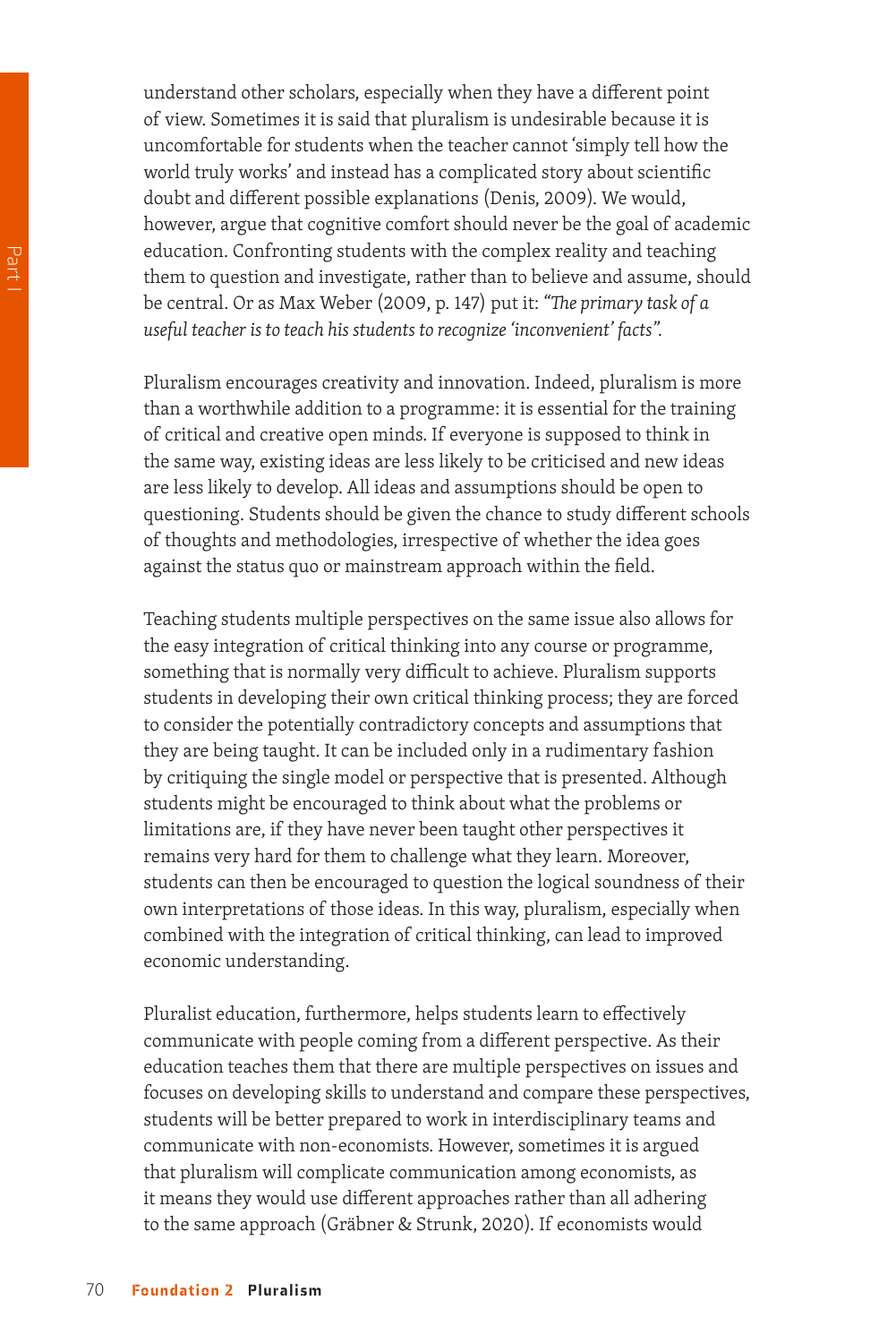isolate in groups based on economic approach and only have knowledge of their own favoured approach, communication among economists would indeed become more difficult. But what we are proposing here is, however, something else. We are advocating to help students become familiar with the main different economic approaches, so that in their later career they will be better able to effectively communicate with economists who use different approaches than they do.

Finally, teaching only one perspective can have harmful performative effects (Parvin, 1992). Learning only one approach will not only limit the thinking of students, it will also influence their behaviour. One example is how several empirical studies have found that the current dominance of neoclassical theory has caused students to behave more like the homo economicus, calculated and self-interested (Aldred, 2019; Bauman & Rose, 2011; Wang et al., 2011). To prevent such performative effects, it is important to expose students to different ideas about the economy and human nature, and hence a range of counterbalancing influences on their development.

Teaching only one approach will also have consequences at the societal level for outcomes in areas such as human wellbeing, the natural environment, and income, gender and racial inequality. This is because economic thinking has a key influence on policymaking. The way we understand how an economy works – and should work – changes how we behave and how policies and other decisions are advised and made.

### 4 Practical Suggestions for Pluralist **Teaching**

A common objection from academic economists to incorporating pluralism into their teaching is that it would be too confusing for their students. However, it is in fact standard practice in every other social science: sociology, geography, political science and so on. In these disciplines, several major schools of thought or individual thinkers are juxtaposed with each other within the same course, often within the same lecture. Students seem to have little trouble with this. The challenge is, however, to change the teaching, as the current monist approach is deeply ingrained in the materials and practices used by most economics educators. This book aims to help broaden these materials and practices.

However valuable and worthwhile pluralism may be, committing to pluralism in educating opens up a thorny and ongoing question. If not all approaches should be taught all the time, then what approaches should be